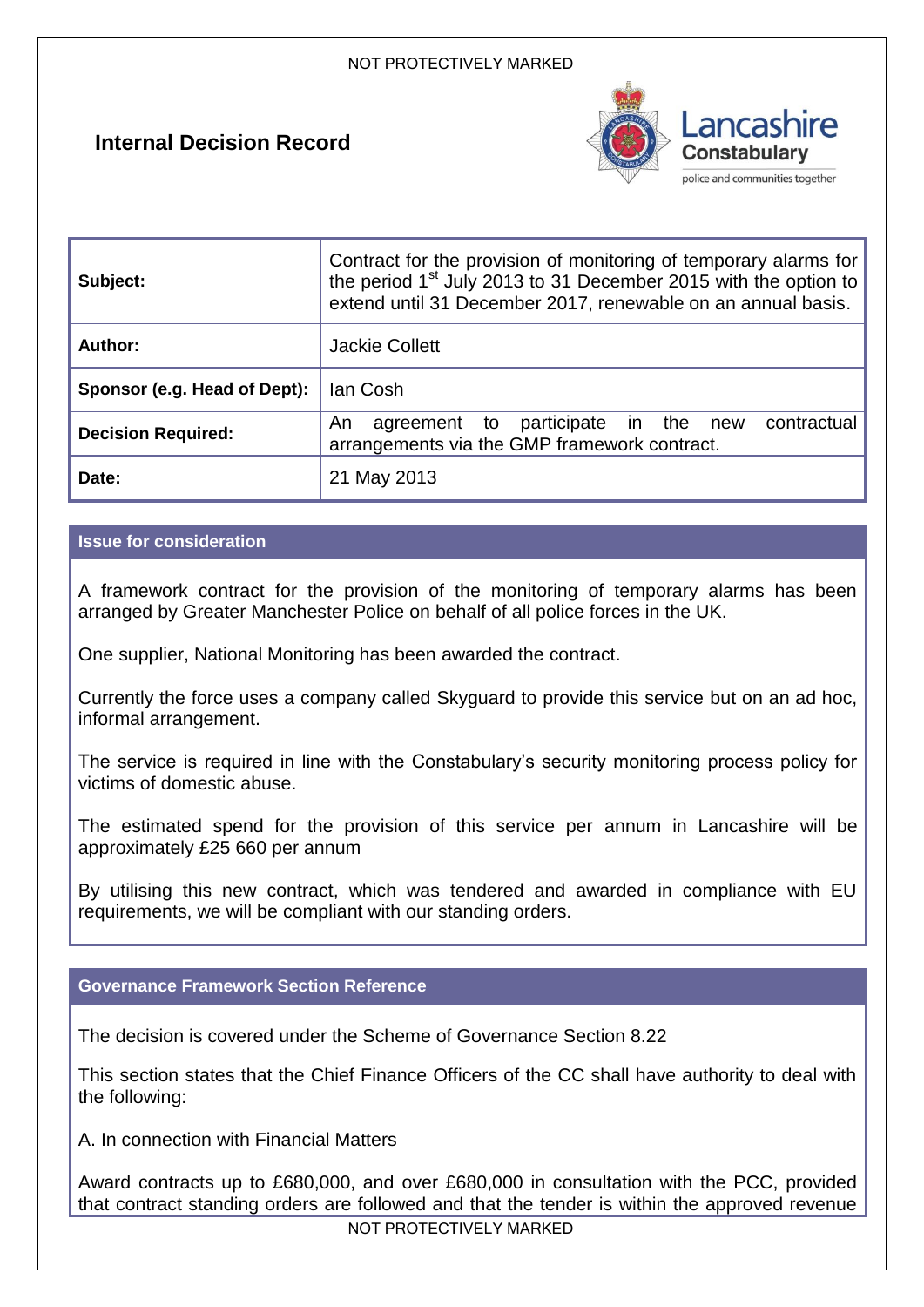#### NOT PROTECTIVELY MARKED

or capital estimates.

### **Costs**

The potential contract value is estimated to be £77K over the full contract period, based on the last 12 months usage on the provision of this service with an alternative supplier and costings supplied by National Monitoring.

Costs will be reviewed on an annual basis to manage and control demand in line with the governance procedure.

## **Risks**

There may be a potential escalation in costs as demand for the service may increase as the new process is implemented, however the governance and approval structure will manage and mitigate the risk.

#### **Consequences**

The force is currently utilising an ad hoc informal arrangement with a supplier and therefore the procurement of this service falls outside of financial regulations and contract standing orders.

## **Consultation**

Extensive consultation has taken place with Commanders with presentations to CID and PPU Managers.

The proposal to use the framework agreement was approved at the Management Board in May. At the Board a discussion took place with the PCC around the possibility of extending the use of alarms to help with his commitment to help victims of crime and a proposal is being pulled together for his consideration.

## **Decision (Outcome and Rationale)**

To agree to utilise the contract for the future provision of the monitoring of temporary alarms within the force.

**Signed by - Sponsor Signed by - Decision Maker <b>Signed by - Decision Maker** 

NOT PROTECTIVELY MARKED